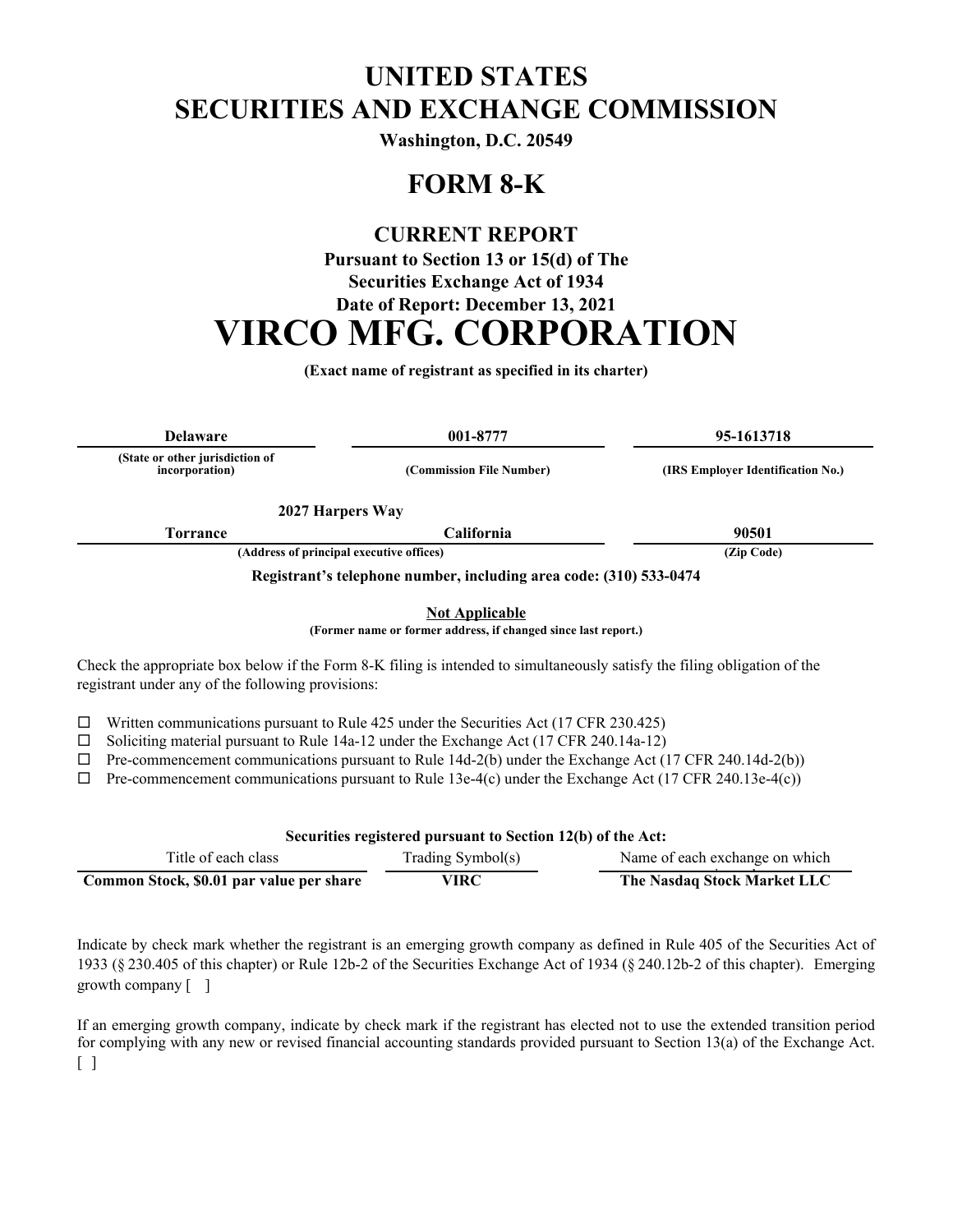#### **TABLE OF CONTENTS**

Item 2.02 - Results of Operations and Financial Condition Item 9.01 - Financial Statements and Exhibits SIGNATURES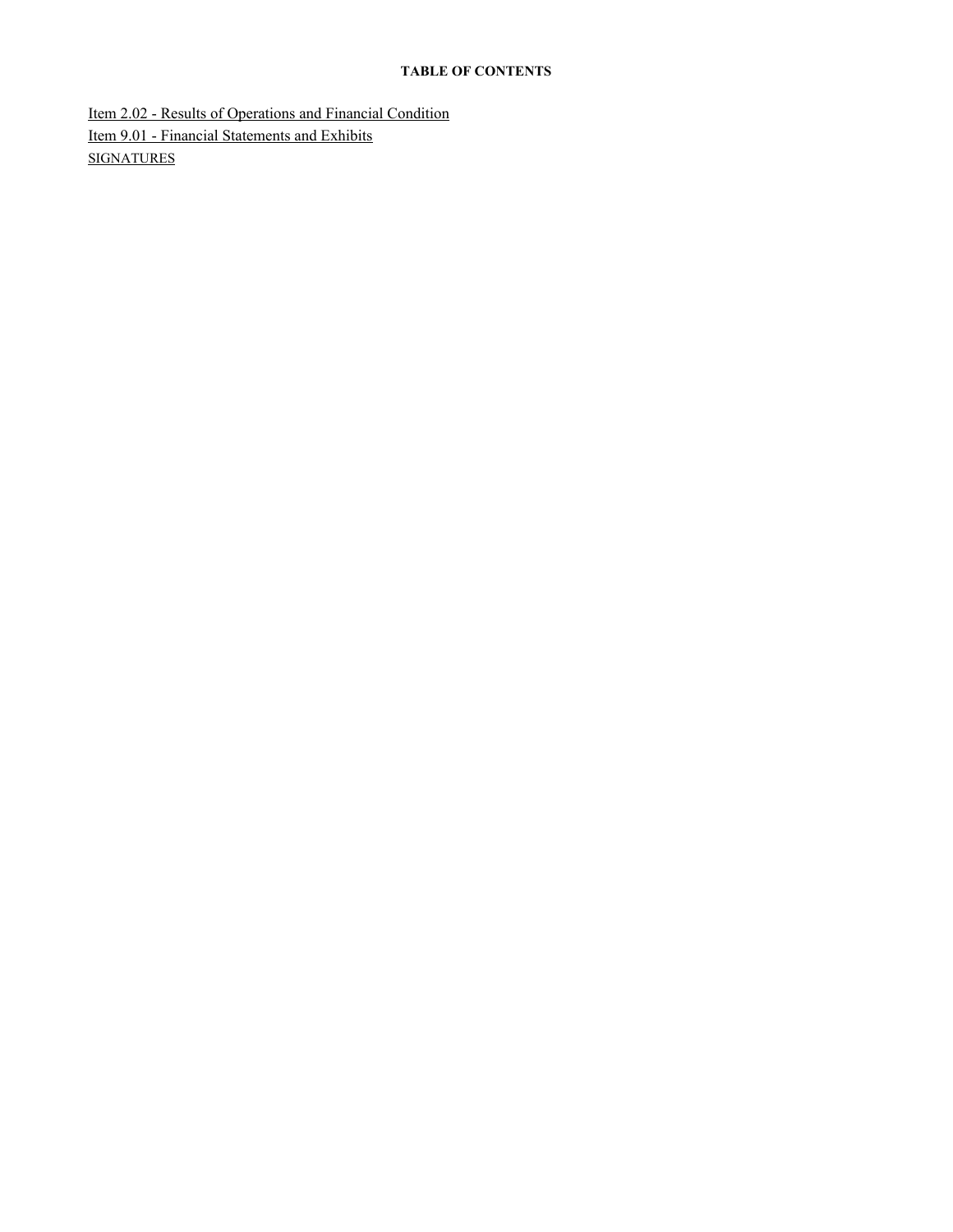#### **Item 2.02 Results of Operations and Financial Condition.**

On December 13, 2021, Virco Mfg. Corporation ("Virco") issued a press release reporting its financial results for the third quarter ended October 31, 2021. A copy of the press release is attached hereto as Exhibit 99.1. The information in this Item 2.02 and the exhibit attached hereto are furnished to, but not filed with, the Securities and Exchange Commission.

#### **Item 9.01 Financial Statements and Exhibits.**

| Exhibit<br>No.      | Description                                 |
|---------------------|---------------------------------------------|
| Exhibit 99.1<br>(d) | 202<br>13<br>Press Release dated December 1 |

#### **SIGNATURES**

Pursuant to the requirements of the Securities Exchange Act of 1934, the registrant has duly caused this report to be signed on its behalf by the undersigned hereunto duly authorized.

#### **VIRCO MFG. CORPORATION** (Registrant)

Date: December 13, 2021 /s/ Robert A. Virtue

| (Signature) |                                                                          |
|-------------|--------------------------------------------------------------------------|
| Name:       | Robert A. Virtue                                                         |
| Title:      | Chief Executive Officer and Chairman of the Board of<br><b>Directors</b> |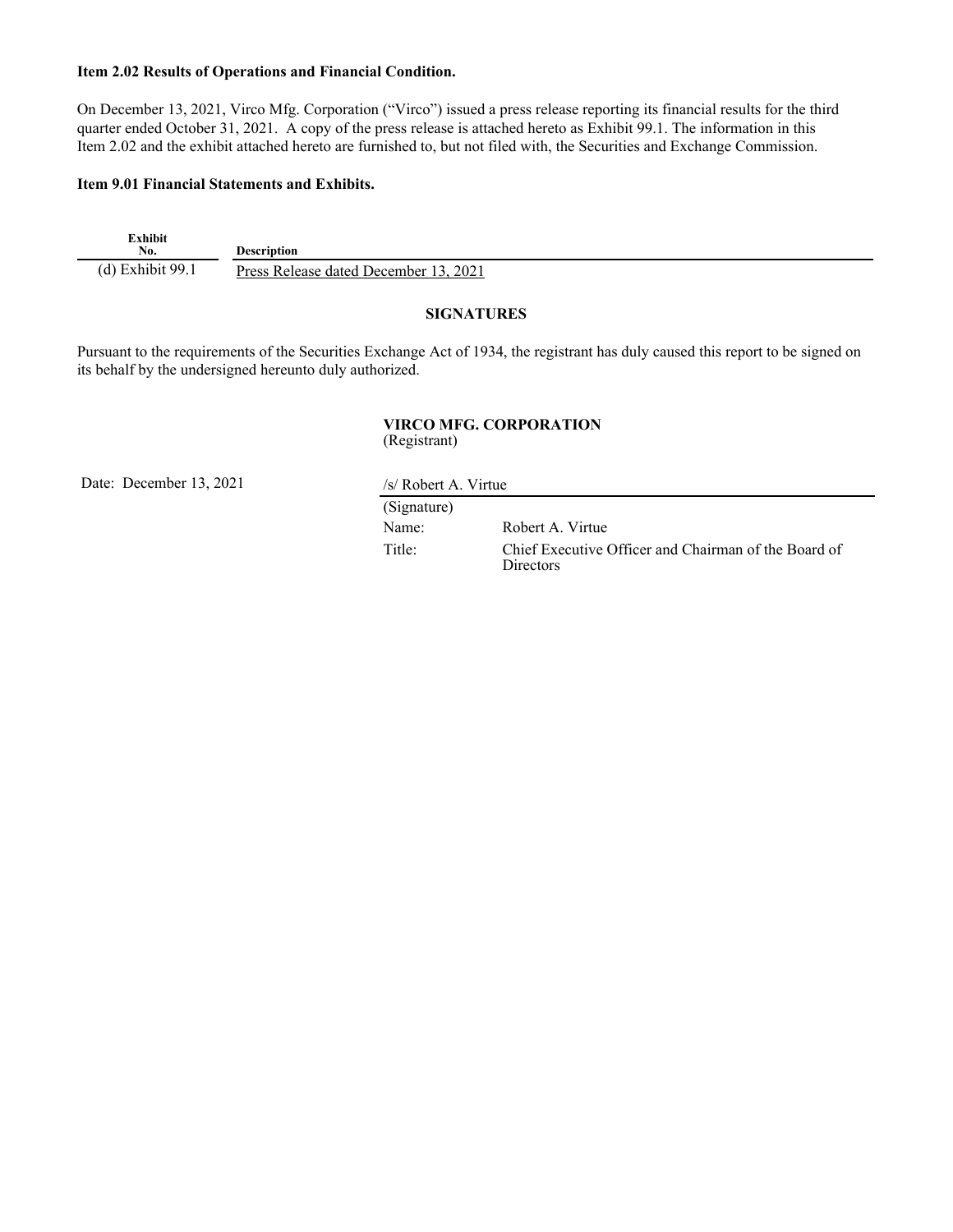#### **Virco Reports \$0.08 Per Share Net Income for Fiscal Third Quarter, 7.6% Increase in Revenue through Nine Months, and Record Backlog**

#### **Highlights:**

- **Stimulus funding continues to drive high order rates**
- **Material shortages and higher input costs impact third quarter net sales and gross margin**
- **Output and shipments accelerating into fiscal fourth quarter**

**Torrance, Calif., Dec. 13, 2021—**Virco Mfg. Corporation (NASDAQ: VIRC), the largest manufacturer and supplier of movable furniture and equipment to the education market in the United States, today reported financial results for the quarter ended October 31, 2021 (third quarter of fiscal 2022 ending January 31, 2022).

Net sales were \$57.3 million for the third quarter of fiscal 2022, up slightly from \$57.2 million for the same period of the prior fiscal year.

Net income was \$1.3 million, or \$0.08 per diluted share for the third quarter of fiscal 2022, a decline of 70.4%, compared to net income of \$4.5 million, or \$0.28 per diluted share, for the same period of the prior fiscal year. Material shortages and higher input costs due to supply chain problems had negative impacts on both gross margin and overall factory output and shipments during the fiscal third quarter.

Order rates and demand for school furniture remain very strong. As of November 30, 2021, the fiscal year-to-date shipments plus unshipped backlog ("Shipments + Backlog), the Company's preferred measure of current and future business activity, was \$205.7 million. This compares to \$158.7 million and \$191.2 million on the same date in 2020 and 2019, respectively. As availability of material supplies has improved, factory output and shipments have begun to accelerate in recent weeks. The backlog component still remains in record territory at \$45.1 million, compared to \$18.9 million and \$19.0 million on the same date in 2020 and 2019, respectively.

Robert Virtue, Chairman and CEO of Virco, said, "While our U.S. production facilities continue to provide a significant competitive advantage with shorter delivery times on orders, we have not been immune from the impact of global supply chain problems. Shortages of steel and other components limited factory output, and related inflationary pressures on all raw materials reduced our gross margin during our fiscal third quarter. However, supplies of component materials have recently improved, and factory output has increased as a result. For the months of October and November, factory output was roughly two times higher than last year, which has positively impacted our shipments and sales. We look forward to an unusually busy fiscal fourth quarter as we work through our record backlog and help schools with their reopening plans."

Doug Virtue, President of Virco, added, "As material supplies have improved, we have successfully added staff to increase our production levels. Looking forward to the fiscal fourth quarter, we believe the combination of record backlog and increasing output should offset the normal seasonal slowdown, resulting in a strong finish to the year. Even with this strong finish, we expect to enter next year (fiscal 2023) with an unusually robust backlog as order rates continue to be positively impacted by stimulus funding, giving us an excellent start to the next shipping season. We have also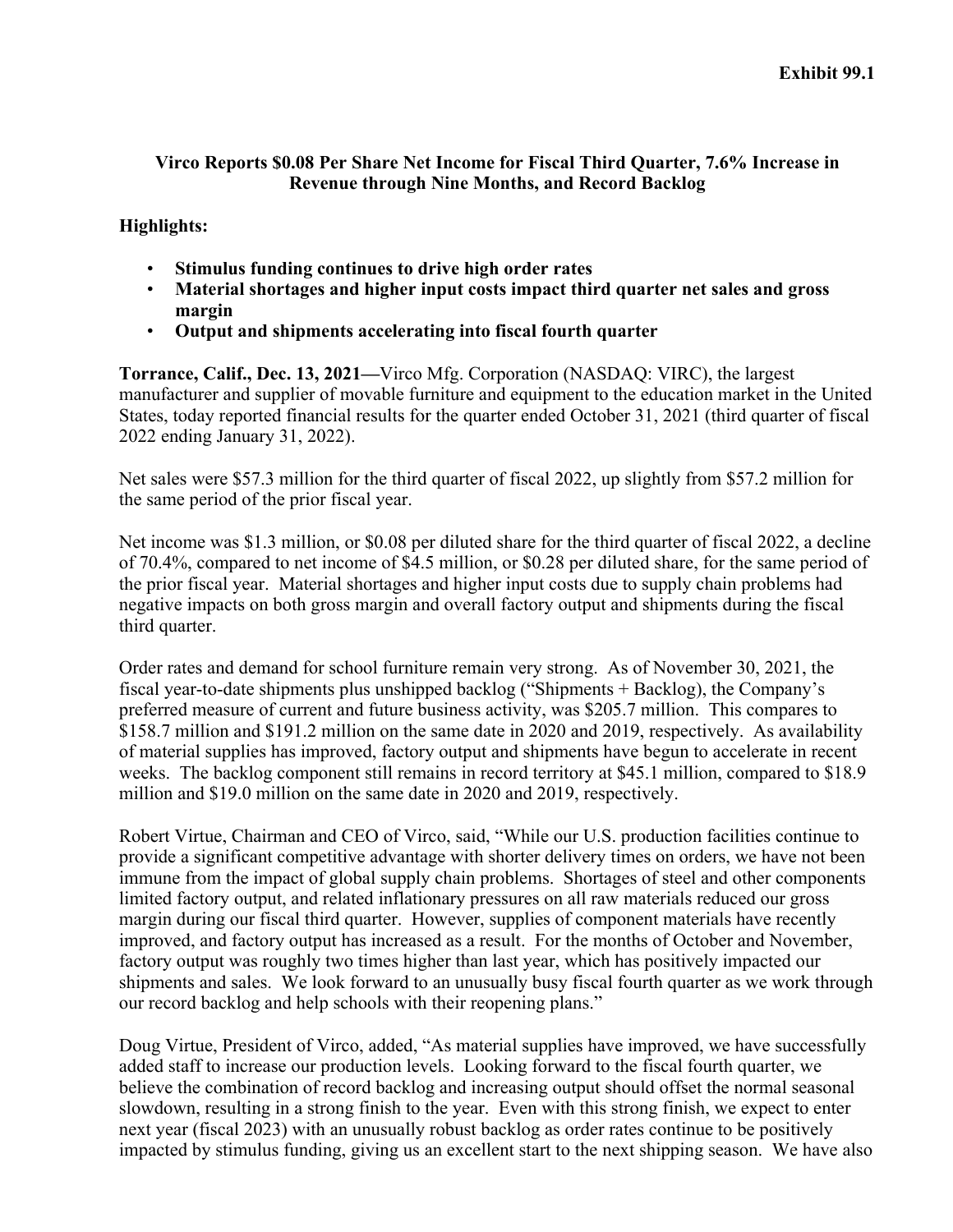secured a substantial price increase on our public contracts to help offset the margin impacts of this year's supply chain challenges. While we believe the issues that have impacted our margins and profitability this year are temporary in nature, we believe the market share gains we are seeing are sustainable and will lead to higher revenue and improved profitability in future years."

## **Three Months Fiscal 2022 Results**

Net sales were \$57.3 million for the third quarter of fiscal 2022, a slight increase from \$57.2 million for the same period of the prior fiscal year.

Gross margin was 35.4% for the third quarter of fiscal 2022, compared with 38.9% in the same period of the prior fiscal year. The decrease in gross margin was primarily attributable to higher raw material and inbound freight costs, which worsened as the quarter progressed.

Selling, general, administrative and other expenses (SG&A) was \$17.8 million for the third quarter of fiscal 2022, compared to \$16.5 million in the same period of the prior fiscal year. The increase in SG&A expense was attributable to a combination of higher freight costs on shipments to customers as well as higher selling expense.

Interest expense was \$327,000 for the third quarter of fiscal 2022, compared with \$419,000 in the same period of the prior fiscal year. The decline in interest expense was primarily due to a lower level of debt financing utilized compared to the prior year.

Income tax expense was \$295,000 for the third quarter of fiscal 2022, representing an effective tax rate of 18.2%, compared with income tax expense of \$384,000 in the same period of the prior year, representing an effective tax rate of 7.9%. The change in effective tax rate was primarily attributable to lower operating income and changes in the forecasted mix of income before taxes in various jurisdictions as well as the recording of a partial valuation allowance on net deferred tax assets.

Net income was \$1.3 million, or \$0.08 per diluted share, for the third quarter of 2022, a decline of 70.4% from net income of \$4.5 million, or \$0.28 per diluted share, for the same period of the prior fiscal year. The decrease in net income was primarily attributable to higher input costs for raw materials as well as higher freight costs on shipments to customers.

## **Nine Months Fiscal 2022 Financial Results**

Net sales were \$144.7 million for the nine months ended October 31, 2021, an increase of 7.6% from \$134.5 million for the same period of the prior fiscal year. The increase in net sales was primarily attributable to increased funding provided by federal and state stimulus packages as well as the Company's ability to take market share from overseas competitors experiencing longer delays in product availability and shipping times.

Gross margin was 34.8% for the nine months ended October 31, 2021, compared with 37.5% in the same period of the prior fiscal year. The decrease in gross margin was primarily attributable to higher raw material and inbound freight costs, in addition to reduced overhead absorption due to material shortages impacting production levels.

Selling, general, administrative and other expenses (SG&A) was \$46.0 million for the nine months ended October 31, 2021, compared with \$43.9 million in the same period of the prior fiscal year. The increase in SG&A expense was primarily attributable to higher freight costs to customers as well as higher selling costs.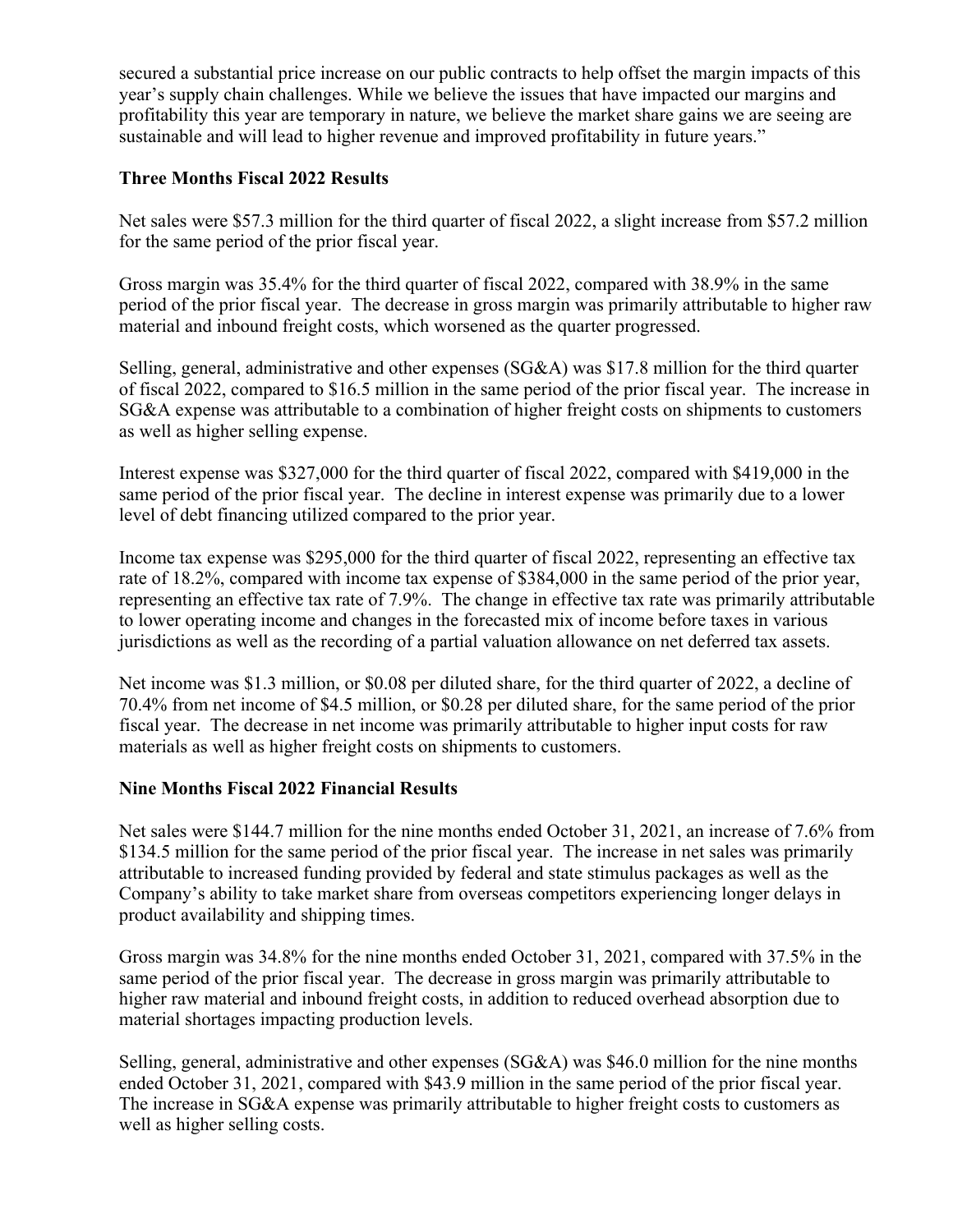Interest expense was \$979,000 for the nine months ended October 31, 2021, compared with \$1.3 million in the same period of the prior fiscal year. The decline in interest expense was primarily attributable to a lower level of debt financing compared to the prior year period, despite the increase in revenue as improved working capital management has increased the Company's ability to be selffunding.

Income tax expense was \$335,000 for the nine months ended October 31, 2021, compared with income tax expense of \$235,000 for the same period of the prior year. Changes in income tax expense were primarily attributable to the change in forecasted mix of income before taxes in various jurisdictions, estimated permanent differences and the recording of a partial valuation allowance on net deferred tax assets.

Net income was \$1.2 million, or \$0.07 per diluted share, for the nine months ended October 31, 2021, compared to net income of \$3.3 million, or \$0.21 per diluted share, for the same period of the prior fiscal year. The decrease in net income was primarily attributable to higher input costs for materials and inbound freight, in addition to higher freight expense for customer shipments.

#### **About Virco Mfg. Corporation**

Founded in 1950, Virco Mfg. Corporation is the largest manufacturer and supplier of moveable educational furniture and equipment for the preschool through 12th grade market in the United States. The Company manufactures a wide assortment of products, including mobile tables, mobile storage equipment, desks, computer furniture, chairs, activity tables, folding chairs and folding tables. Along with serving customers in the education market - which in addition to preschool through 12th grade public and private schools includes: junior and community colleges; four-year colleges and universities; trade, technical and vocational schools - Virco is a furniture and equipment supplier for convention centers and arenas; the hospitality industry with respect to banquet and meeting facilities; government facilities at the federal, state, county and municipal levels; and places of worship. The Company also sells to wholesalers, distributors, traditional retailers and catalog retailers that serve these same markets. With operations entirely based in the United States, Virco designs, manufactures, and ships its furniture and equipment from one facility in Torrance, CA and three facilities in Conway, AR. More information on the Company can be found at www.virco.com.

## **Contact:**

Virco Mfg. Corporation (310) 533-0474 Robert A. Virtue, Chairman and Chief Executive Officer Doug Virtue, President Robert Dose, Chief Financial Officer

#### **Non-GAAP Financial Information**

This press release includes a statement of shipments plus unshipped backlog as of November 30, 2021 compared to the same date in the prior fiscal years. Shipments represent the dollar amount of net sales actually shipped during the period presented. Unshipped backlog represents the dollar amount of net sales that we expect to recognize in the future from sales orders that have been received from customers in the ordinary course of business. The Company considers shipments plus unshipped backlog a relevant and preferred supplemental measure for production and delivery planning. However, such measure has inherent limitations, is not required to be uniformly applied or audited and other companies may use methodologies to calculate similar measures that are not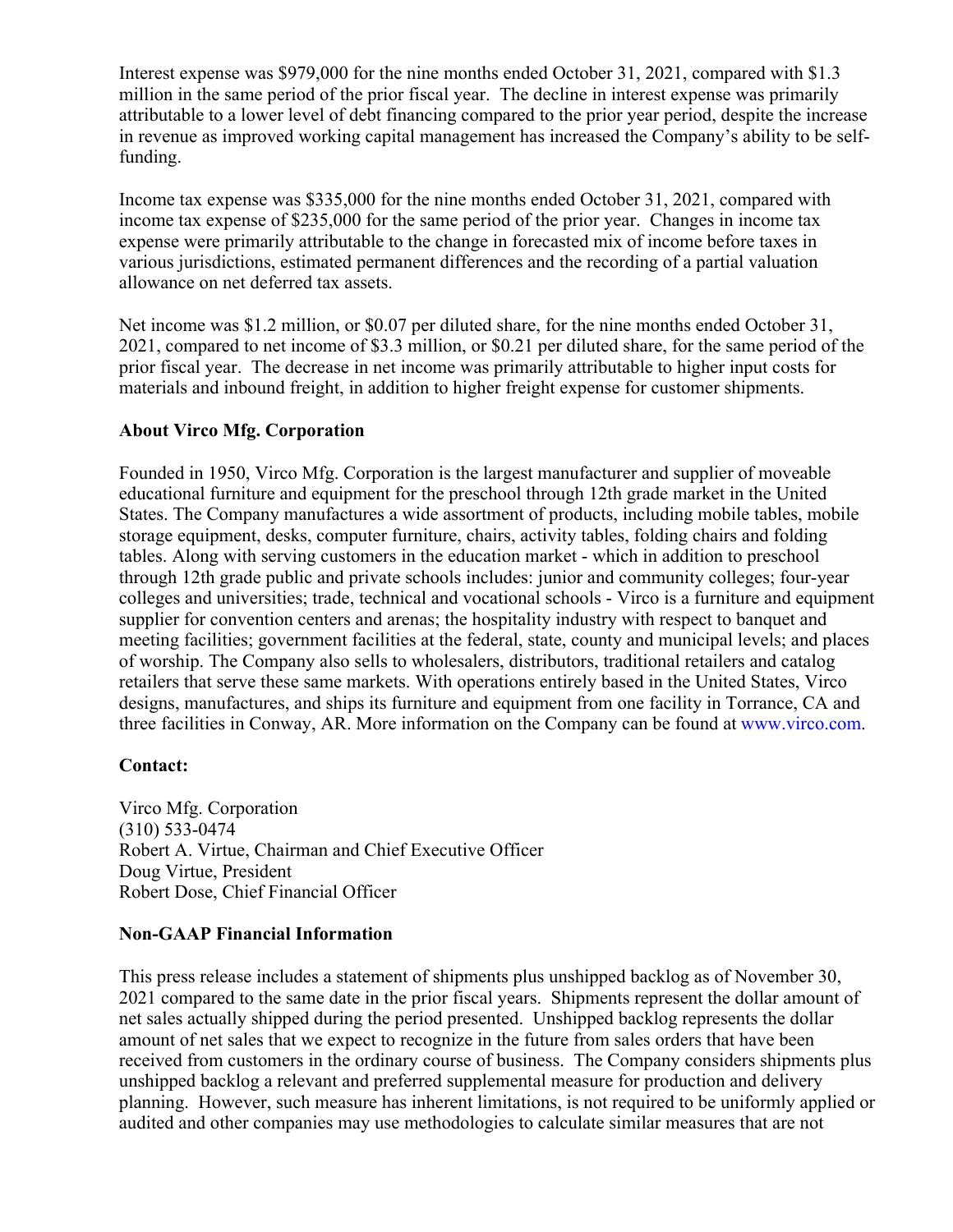comparable. Readers should be aware of these limitations and should be cautious as to their use of such measure.

#### **Statement Concerning Forward-Looking Information**

*This news release contains "forward-looking statements" as defined by the Private Securities Litigation Reform Act of 1995. These statements include, but are not limited to, statements regarding: market share, net sales and profitability in future periods; the impact of the COVID-19 pandemic on our business, customers, competitors, supply chain and workforce; the anticipated recovery of our customers from COVID-19 and re-opening of school districts; business strategies; market demand and product development; estimates of unshipped backlog; order rates and trends in seasonality; product relevance; economic conditions and patterns; the educational furniture industry including the domestic market for classroom furniture; state and municipal bond and/or tax funding; the rate of completion of bond funded construction projects; cost control initiatives; absorption rates; the relative competitiveness of domestic vs. international supply chains; trends in shipping costs; use of temporary workers; marketing initiatives; and international or non K-12 markets. Forward-looking statements are based on current expectations and beliefs about future events or circumstances, and you should not place undue reliance on these statements. Such statements involve known and unknown risks, uncertainties, assumptions and other factors, many of which are out of our control and difficult to forecast. These factors may cause actual results to differ materially from those that are anticipated. Such factors include, but are not limited to: uncertainties surrounding the severity, duration and effects of the COVID-19 pandemic; changes in general economic conditions including raw material, energy and freight costs; state and municipal bond funding; state, local, and municipal tax receipts; order rates; the seasonality of our markets; the markets for school and office furniture generally, the specific markets and customers with which we conduct our principal business; the impact of cost-saving initiatives on our business; the competitive landscape, including responses of our competitors and customers to changes in our prices; demographics; and the terms and conditions of available funding sources. See our Annual Report on Form 10-K for the year ended January 31, 2021, our Quarterly Reports on Form 10-Q, and other reports and material that we file with the Securities and Exchange Commission for a further description of these and other risks and uncertainties applicable to our business. We assume no, and hereby disclaim any, obligation to update any of our forward-looking statements. We nonetheless reserve the right to make such updates from time to time by press release, periodic reports, or other methods of public disclosure without the need for specific reference to this press release. No such update shall be deemed to indicate that other statements which are not addressed by such an update remain correct or create an obligation to provide any other updates.*

#### **Financial Tables Follow**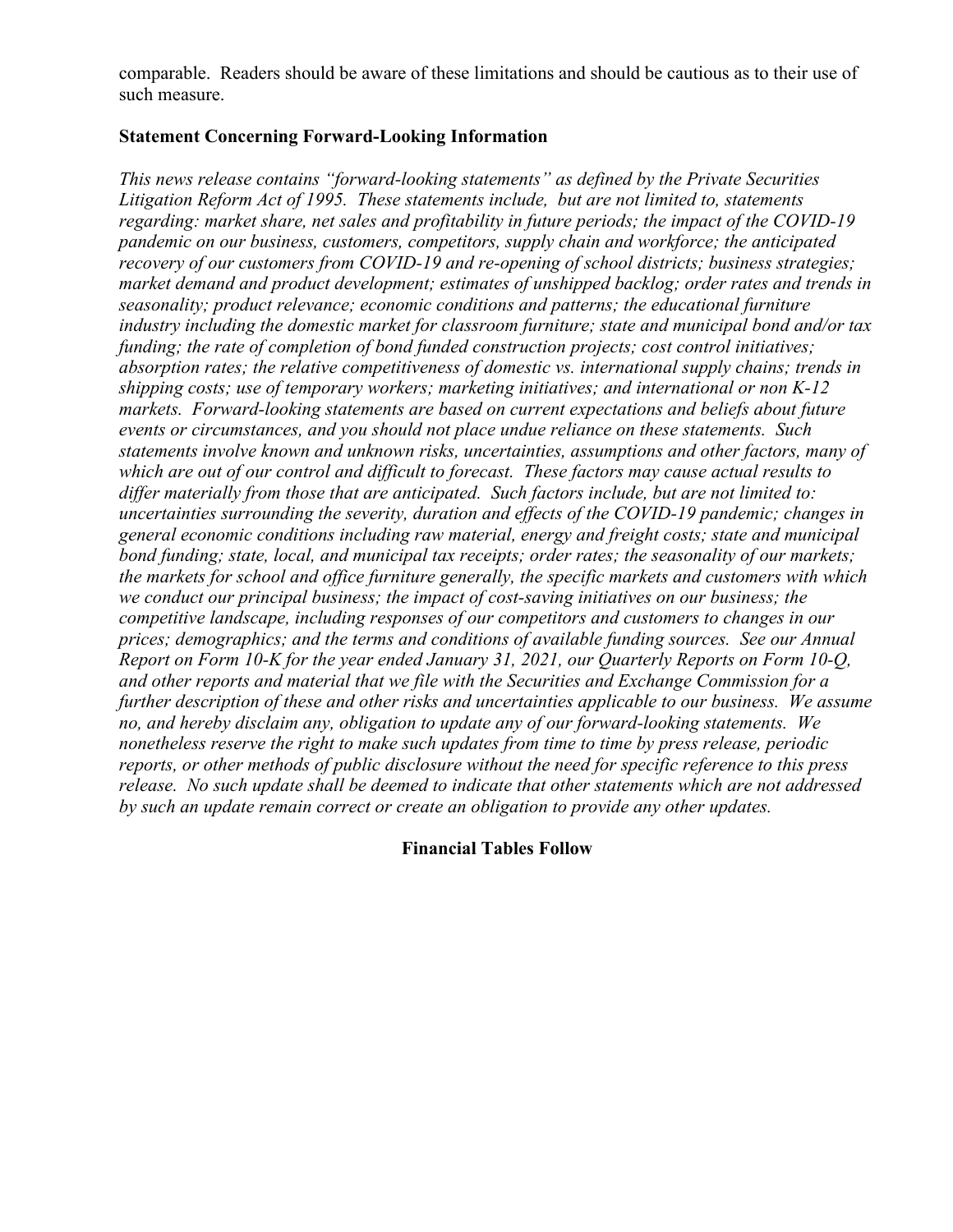#### **Virco Mfg. Corporation**

## **Unaudited Condensed Consolidated Statements of Income**

|                                                      | <b>Three Months Ended</b>             |        |            |        |
|------------------------------------------------------|---------------------------------------|--------|------------|--------|
|                                                      | 10/31/2021                            |        | 10/31/2020 |        |
|                                                      | (In thousands, except per share data) |        |            |        |
| Net sales                                            | \$                                    | 57,331 | -S         | 57,221 |
| Costs of goods sold                                  |                                       | 37,032 |            | 34,946 |
| <b>Gross Profit</b>                                  |                                       | 20,299 |            | 22,275 |
| Selling, general and administrative expenses         |                                       | 17,782 |            | 16,457 |
| Gain on sale of property, plant & equipment          |                                       |        |            | (7)    |
| Operating income                                     |                                       | 2,517  |            | 5,825  |
| Pension expense                                      |                                       | 570    |            | 542    |
| Interest expense                                     |                                       | 327    |            | 419    |
| Income before income taxes                           |                                       | 1,620  |            | 4,864  |
| Income tax expense                                   |                                       | 295    |            | 384    |
| Net income                                           |                                       | 1,325  |            | 4,480  |
| Net income per common share:                         |                                       |        |            |        |
| <b>Basic</b>                                         | \$                                    | 0.08   | \$         | 0.28   |
| Diluted                                              | \$                                    | 0.08   | \$         | 0.28   |
| Weighted average shares of common stock outstanding: |                                       |        |            |        |
| <b>Basic</b>                                         |                                       | 16,033 |            | 15,733 |
| Diluted                                              |                                       | 16,082 |            | 15,767 |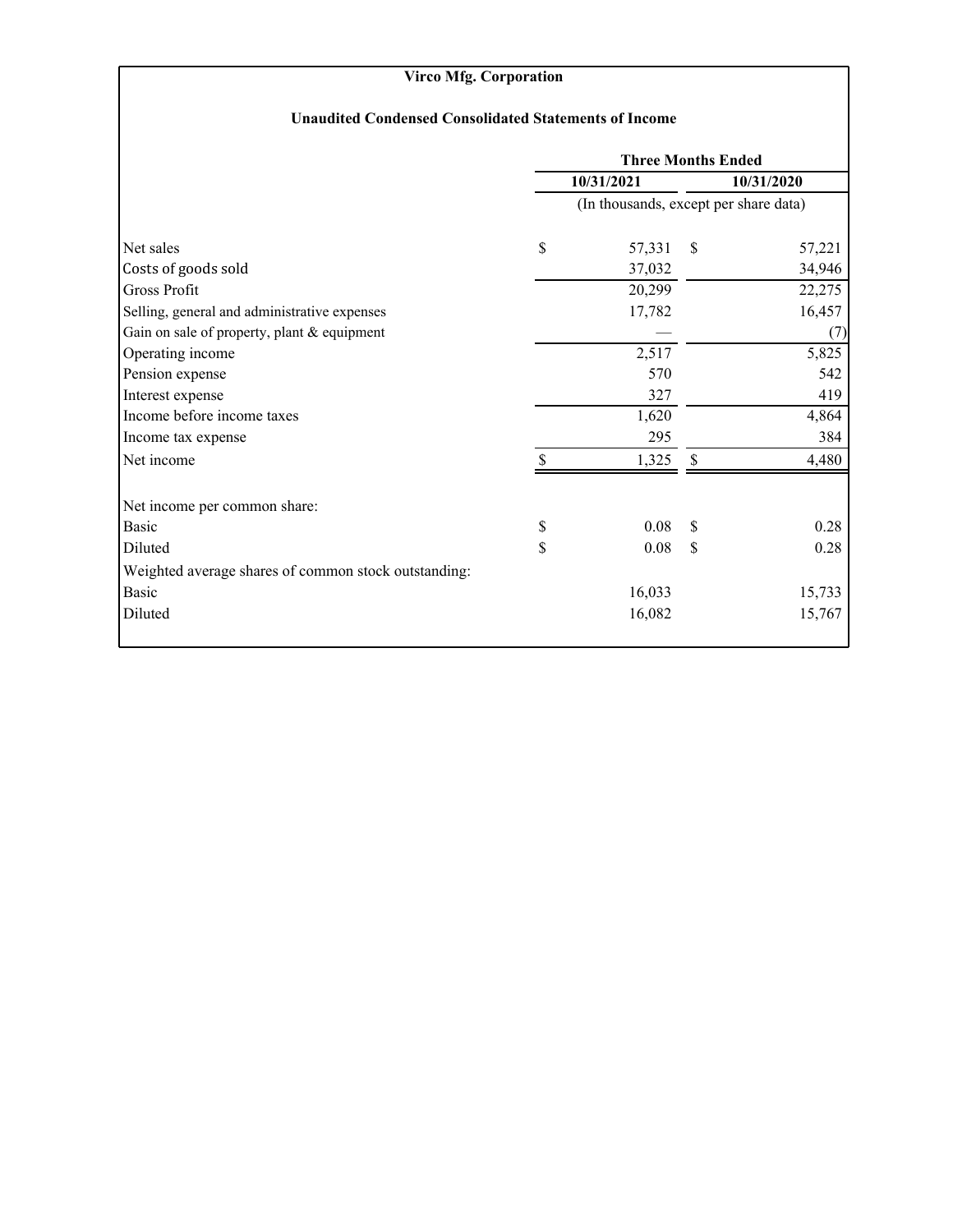## **Virco Mfg. Corporation**

|                                                      | <b>Nine Months Ended</b>              |         |            |         |
|------------------------------------------------------|---------------------------------------|---------|------------|---------|
|                                                      | 10/31/2021                            |         | 10/31/2020 |         |
|                                                      | (In thousands, except per share data) |         |            |         |
| Net sales                                            | \$                                    | 144,720 | \$         | 134,494 |
| Costs of goods sold                                  |                                       | 94,414  |            | 84,112  |
| Gross profit                                         |                                       | 50,306  |            | 50,382  |
| Selling, general and administrative expenses         |                                       | 46,016  |            | 43,876  |
| Gain on sale of property, plant & equipment          |                                       |         |            | (7)     |
| Operating income                                     |                                       | 4,290   |            | 6,513   |
| Pension expense                                      |                                       | 1,800   |            | 1,626   |
| Interest expense                                     |                                       | 979     |            | 1,317   |
| Income before income taxes                           |                                       | 1,511   |            | 3,570   |
| Income tax expense                                   |                                       | 335     |            | 235     |
| Net income                                           |                                       | 1,176   | \$         | 3,335   |
| Net income per common share:                         |                                       |         |            |         |
| Basic                                                | \$                                    | 0.07    | \$         | 0.21    |
| Diluted                                              | \$                                    | 0.07    | \$         | 0.21    |
| Weighted average shares of common stock outstanding: |                                       |         |            |         |
| Basic                                                |                                       | 15,927  |            | 15,566  |
| Diluted                                              |                                       | 15,963  |            | 15,586  |
|                                                      |                                       |         |            |         |

#### **Unaudited Condensed Consolidated Statements of Income**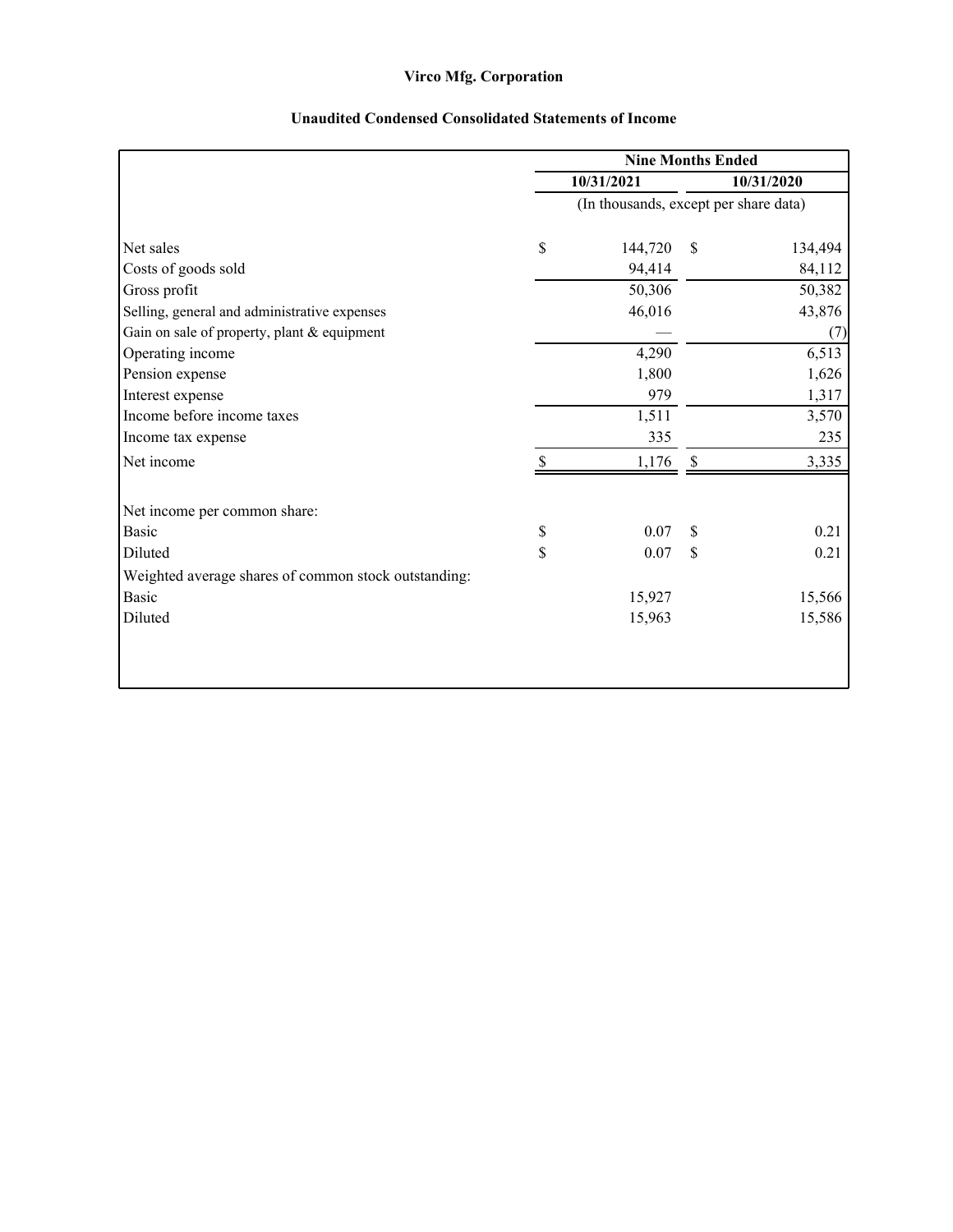| <b>Unaudited Condensed Consolidated Balance Sheets</b><br>10/31/2021 |                |                         |                                                                                                                                                   |  |
|----------------------------------------------------------------------|----------------|-------------------------|---------------------------------------------------------------------------------------------------------------------------------------------------|--|
|                                                                      |                |                         |                                                                                                                                                   |  |
|                                                                      | 1/31/2021      |                         | 10/31/2020                                                                                                                                        |  |
|                                                                      | (In thousands) |                         |                                                                                                                                                   |  |
|                                                                      |                |                         |                                                                                                                                                   |  |
|                                                                      |                |                         |                                                                                                                                                   |  |
| 1,742                                                                | $\mathsf{\$}$  | \$                      | 1,202                                                                                                                                             |  |
| 24,824                                                               |                |                         | 16,877                                                                                                                                            |  |
| 60                                                                   |                |                         | 60                                                                                                                                                |  |
| 108                                                                  |                |                         | 322                                                                                                                                               |  |
| 40,483                                                               |                |                         | 36,872                                                                                                                                            |  |
| 1,839                                                                |                |                         | 1,608                                                                                                                                             |  |
| 69,056                                                               |                |                         | 56,941                                                                                                                                            |  |
|                                                                      |                |                         |                                                                                                                                                   |  |
|                                                                      |                |                         |                                                                                                                                                   |  |
| 3,731                                                                |                |                         | 3,731                                                                                                                                             |  |
| 734                                                                  |                |                         | 734                                                                                                                                               |  |
| 51,308                                                               |                |                         | 51,191                                                                                                                                            |  |
| 113,816                                                              |                |                         | 111,844                                                                                                                                           |  |
| 1,017                                                                |                |                         | 1,003                                                                                                                                             |  |
| 170,606                                                              |                |                         | 168,503                                                                                                                                           |  |
| 134,659                                                              |                |                         | 130,808                                                                                                                                           |  |
| 35,947                                                               |                |                         | 37,695                                                                                                                                            |  |
| 14,685                                                               |                |                         | 18,645                                                                                                                                            |  |
| 10,364                                                               |                |                         | 10,682                                                                                                                                            |  |
| 8,034                                                                |                |                         | 7,949                                                                                                                                             |  |
| 138,086                                                              | \$             | \$                      | 131,912                                                                                                                                           |  |
|                                                                      | \$<br>S        | 2,311<br>3,731<br>7,931 | 402<br>9,759<br>26<br>199<br>38,270<br>50,967<br>734<br>51,262<br>112,098<br>1,004<br>168,829<br>132,003<br>36,826<br>17,596<br>11,716<br>125,036 |  |

l